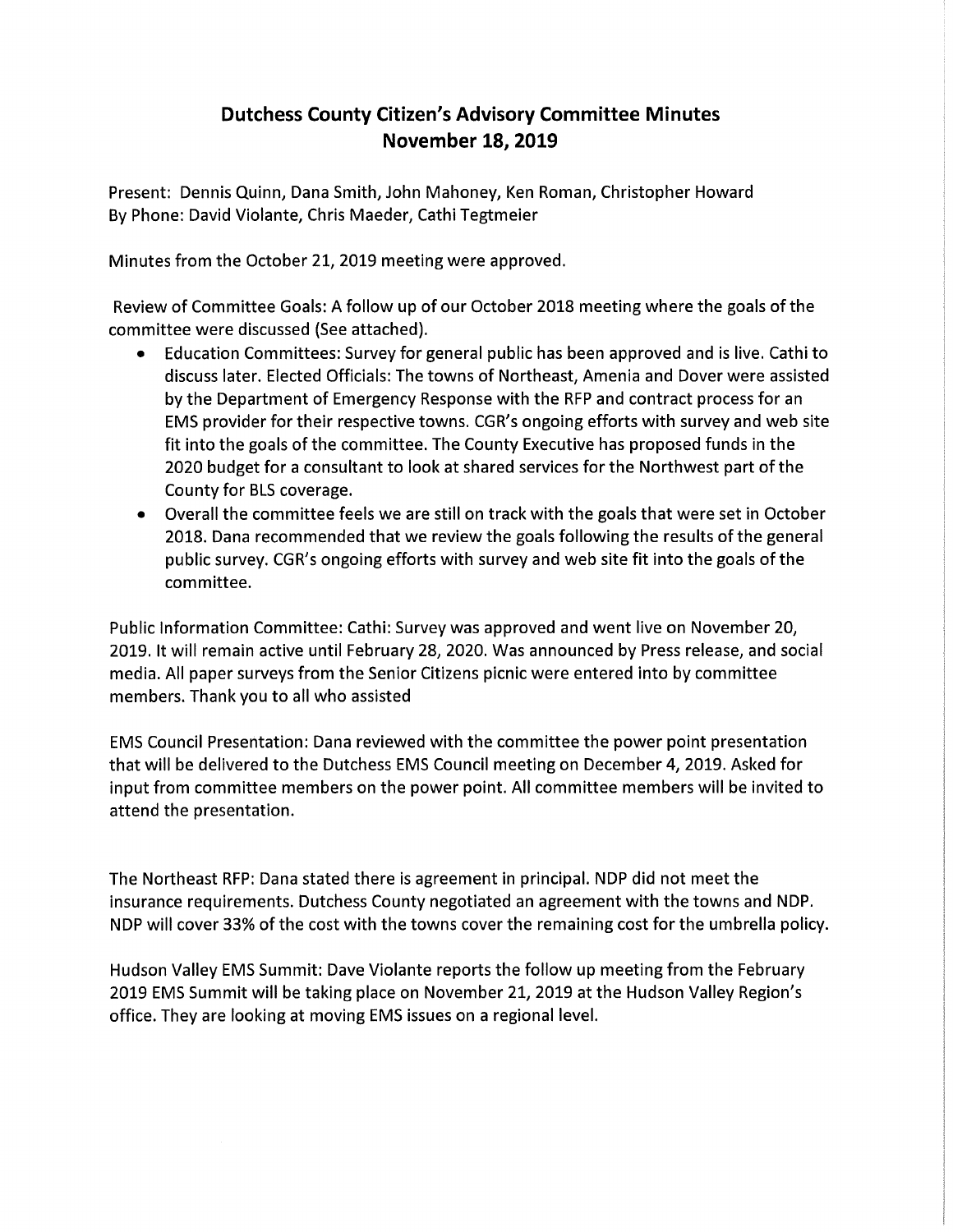**Old Business:** 2020 Budget proposals: There are 3 proposals in the County Executive's proposed 2020 budget. \$50,000 for a College and High School community outreach program to engage student to volunteer.

\$25,000 proposed for a consultant to look at shared services for the Northwest part of the County for BLS coverage.

\$50,000 for a County wide contract with spotted dog, an emergency response system, which will allow all departments to be on the same system at no cost to the departments. The vote on the budget is December 5, 2019.

Next meeting: December 16, 2019 at 12:00 pm.

Meeting adjourned

Respectfully Submitted:

John Mahoney